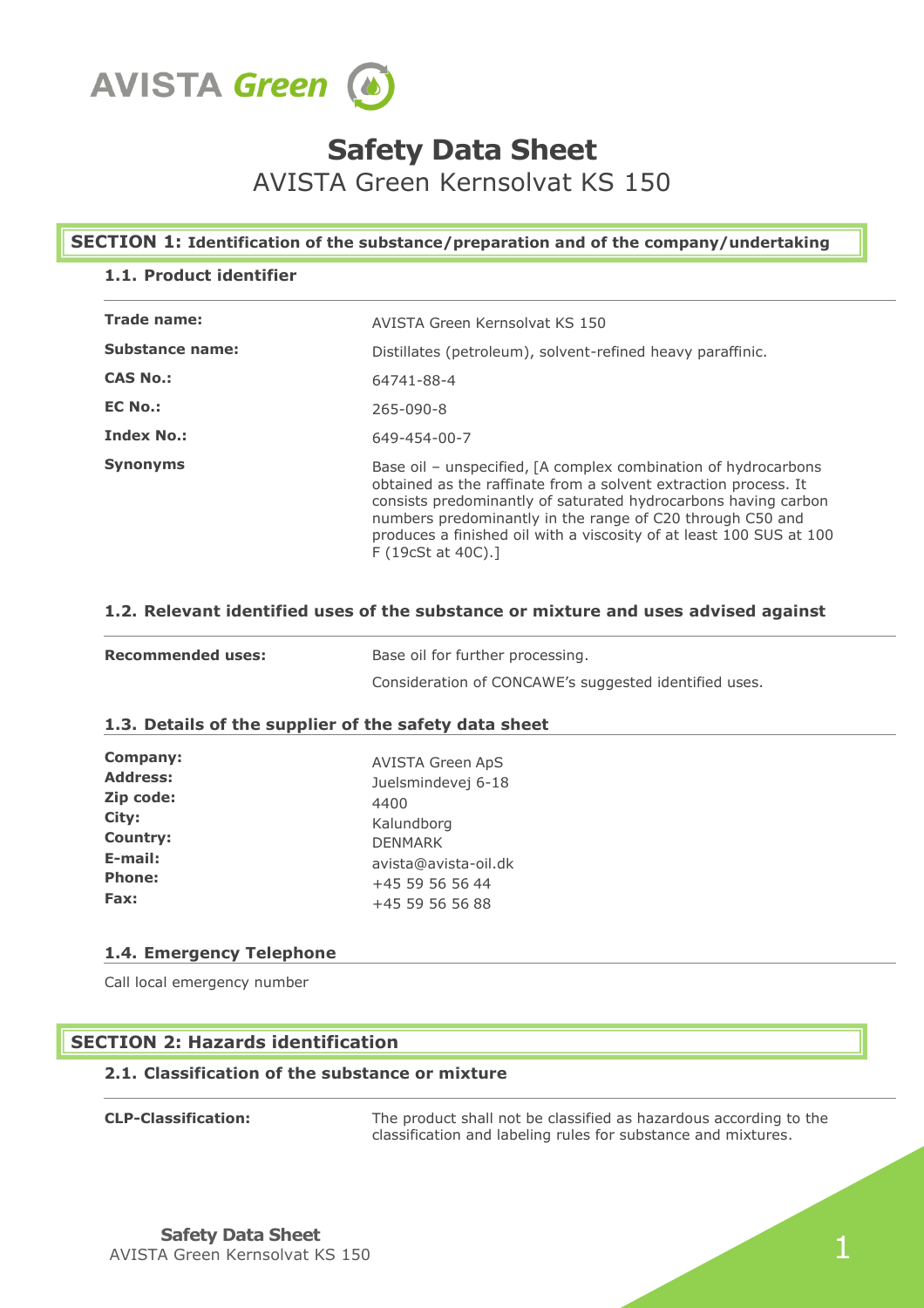

# **2.2. Label elements**

The product shall not be classified as hazardous according to the classification and labeling rules for substance and mixtures.

### **2.3. Other hazards**

The product does not contain any PBT or vPvB substances.

# **SECTION 3: Composition/Information on ingredients**

#### **3.1. Substances**

| <b>Substance</b>                                                        | <b>CAS No.</b>       | EC-No. | <b>REACH Reg.</b><br>No. | <b>Concentration</b> | <b>Notes</b> | CLP-<br><b>Classification</b> |
|-------------------------------------------------------------------------|----------------------|--------|--------------------------|----------------------|--------------|-------------------------------|
| Distillates (pe-<br>troleum), sol-<br>vent-refined<br>heavy paraffinic. | 64741-88-4 265-090-8 |        |                          | $100 \%$             |              |                               |

#### **Ingredient comments**:

Non-carcinogenic as the content of DMSO is less than 3% (Note L).

# **SECTION 4: First aid measures**

### **4.1. Description of first aid measures**

#### **Inhalation:**

Seek fresh air. Call poison center or doctor/physician if you feel unwell.

#### **Ingestion:**

Wash out mouth thoroughly and drink 1-2 glasses of water in small sips. Do not induce vomiting. If vomiting occurs, keep head low so that stomach contents do no enter lungs.

Seek medical advice in case of discomfort.

### **Skin contact:**

Remove contaminated clothing. Wash skin with soap and water. In case of irritation: seek medical attention.

#### **Eye contact:**

Flush with water (preferably using eye wash equipment) until irritation subsides. Seek medical advice if symptoms persist.

#### **Burns:**

Flush with water until pain ceases. Remove clothing that is not stuck to the skin – Seek medical advice/transport to hospital. If possible, continue flushing until medical attention is obtained.

### **General:**

When obtaining medical advice, show the safety data sheet or label.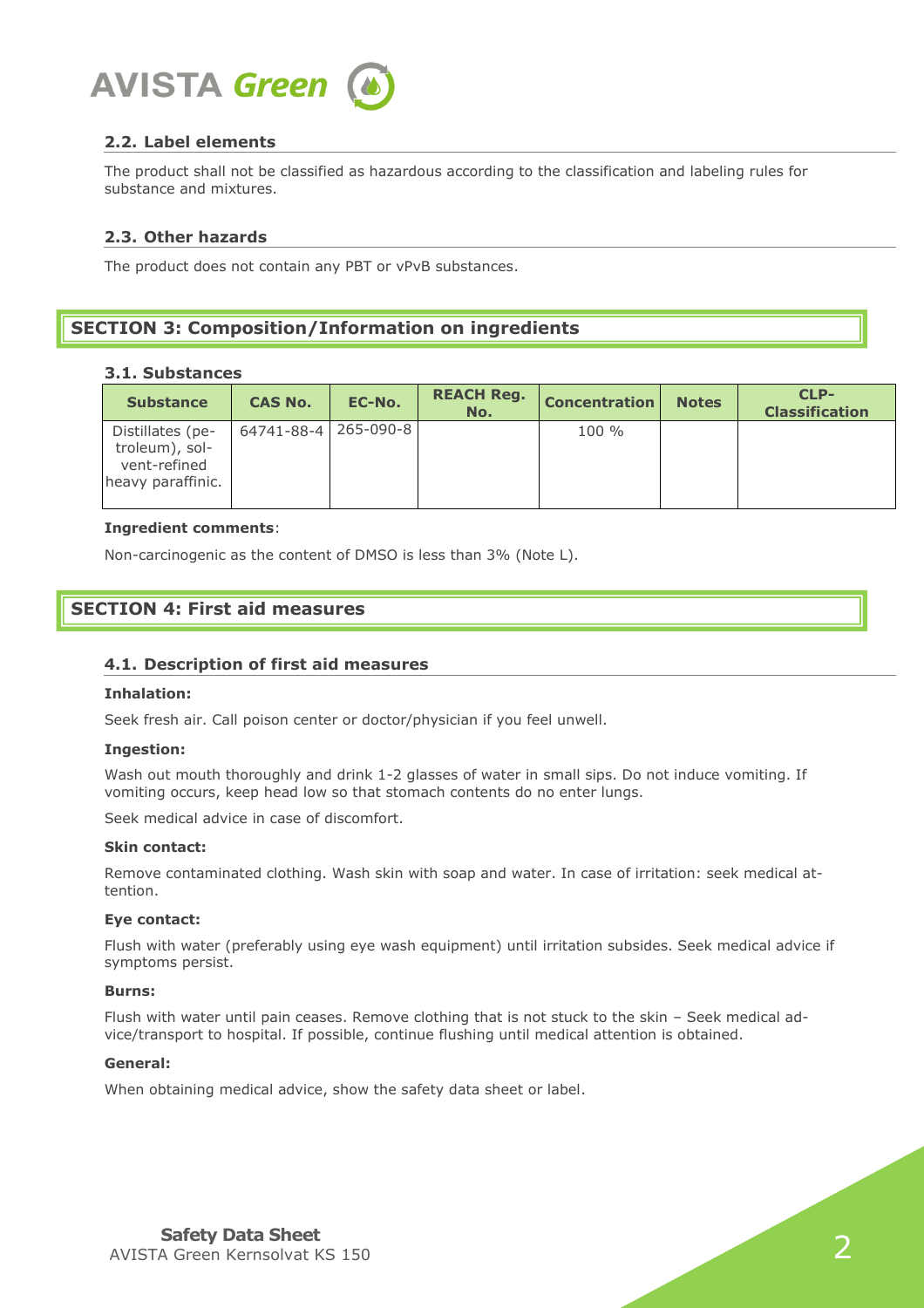

# **4.2. Most important symptoms and effects, both acute and delayed**

May cause slight irritation to the skin and eyes.

### **4.3. Indication of any immediate medical attention and special treatment needed**

Treat symptoms. No special immediate treatment required.

# **SECTION 5: Fire-fighting measures.**

### **5.1. Extinguishing media**

| Suitable extinguishing<br>media:   | Extinguish with powder, foam, carbon dioxide or water mist. |
|------------------------------------|-------------------------------------------------------------|
| Unsuitable extinguishing<br>media: | Do not use water stream, as it may spread the fire.         |

### **5.2. Special hazards arising from the substance or mixture**

**The product decomposes when combusted and the following toxic gases can be formed:** Phosphorous oxides/ Carbon monoxide and carbon dioxide/ Nitrous gases.

### **5.3. Advice for fire-fighters**

Wear self-contained Breathing Apparatus (SCBA) with chemical resistant gloves. Move containers from danger area if it can be done without risk. Avoid inhalation of vapors and flue gasses – Seek fresh air.

# **SECTION 6: Accidental release measures**

# **6.1. Personal precautions, protective equipment and emergency procedures.**

### **For non-emergency personnel:**

Provide adequate ventilation. Smoking and naked flames prohibited.

#### **For emergency responders:**

In addition to the above: Normal protective clothing equivalent to EN 469 is recommended.

### **6.2. Environmental precautions**

Prevent spillage from entering drains and/or surface water.

# **6.3. Methods and material for containment and cleaning up**

Contain and absorb spill with sand or other absorbent, non-combustible material, and transfer to suitable waste containers.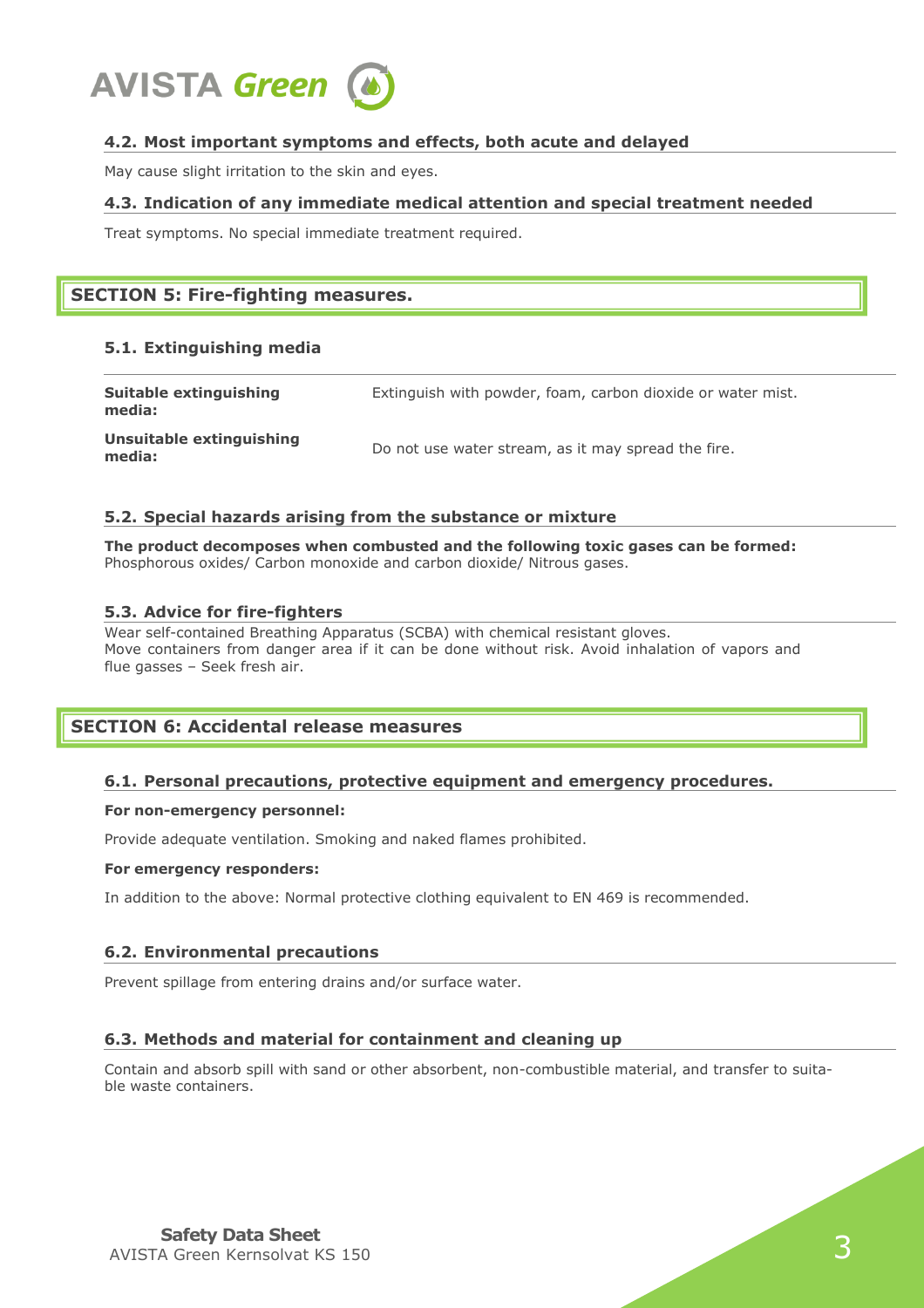

# **6.4. Reference to other sections**

See SECTION 8 for type of protective equipment. See SECTION 13 for instructions on disposal.

# **SECTION 7: Handling and storage**

### **7.1. Precautions for safe handling**

Avoid contact with skin and eyes. Wash hands before breaks, before using restroom facilities, and at the end of work. Smoking and naked flames prohibited. Take precautionary measures against static discharges. Use spark-free tools and explosion proof equipment. Do not heat up to temperatures near flashpoint.

### **7.2. Conditions for safe storage, including any incompatibilities**

The product should be stored safely, out of reach of children and away from food, animal feeding stuffs, medicines, etc. Store in a cool, dry place. Store only in original container. Do not store with the following: Oxidizers/combustible substances.

### **7.3. Specific end use(s)**

None.

# **SECTION 8: Exposure controls/personal protection**

### **8.1. Control parameters**

#### **Occupational exposure limit:**

Contains no substances subject to reporting requirements.

#### **Measuring methods:**

Compliance with the stated occupational exposure limits may be checked by occupational hygiene measurements.

#### **Legal basis:**

EH40/2005 Workplace exposure limits 4th edition 2020.

### **8.2. Exposure controls**

#### **Appropriate engineering controls:**

Wear the personal protective equipment specified below.

#### **Personal protective equipment, eye/face protection:**

Wear safety goggles of there is a risk of eye splash. Eye protection must conform to EN 166.

### **Personal protective equipment, skin protection:**

Not required.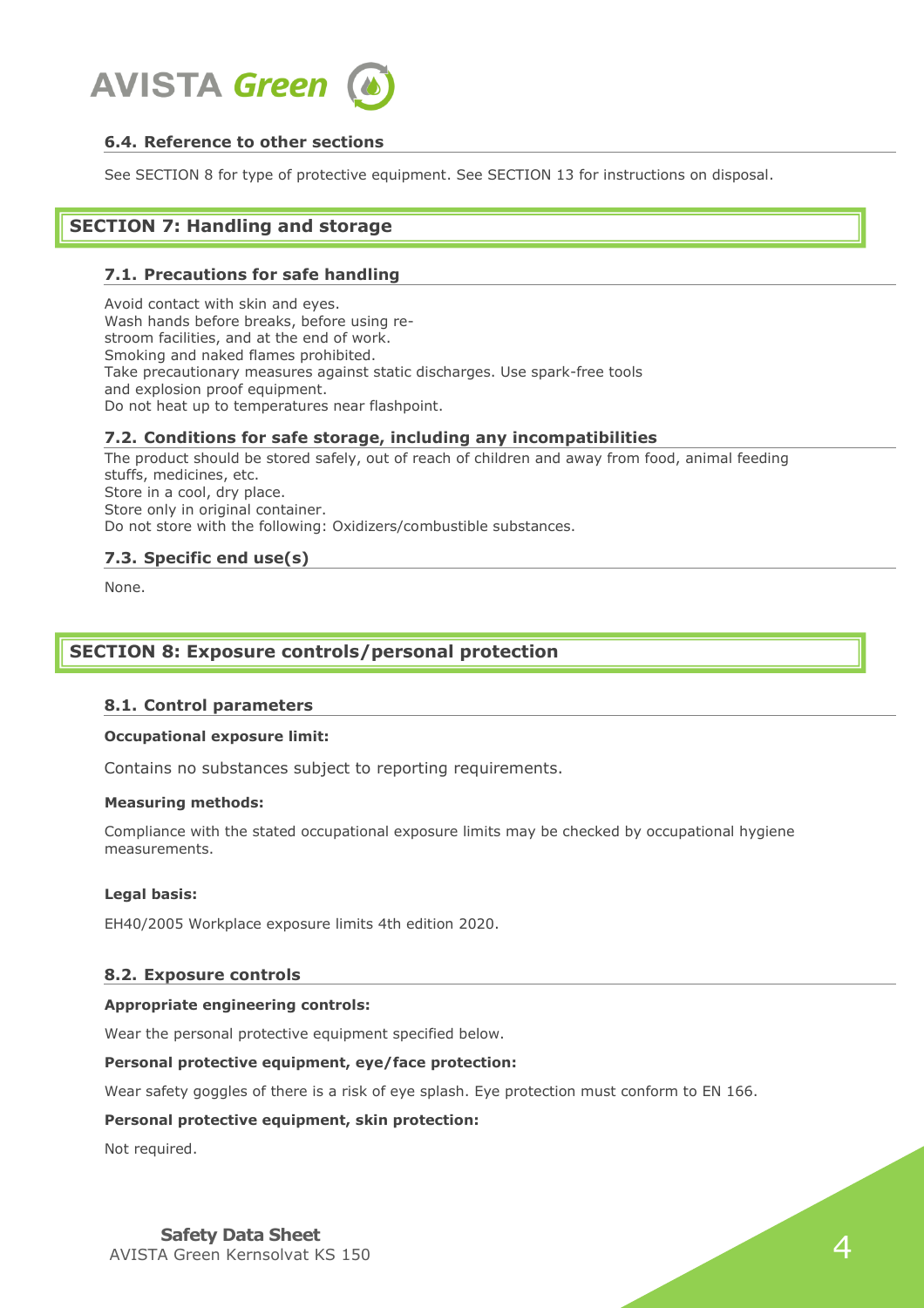

### **Personal protective equipment, hand protection:**

Wear gloves. Type of material and thickness: Nitrile rubber, 0,33 mm., penetration time: >8 hours. Gloves must conform to EN 374.

### **Personal protective equipment, respiratory protection:**

Not required. In case of mineral oil mist formation: Wear respiratory protective equipment. Filter type: A. P.

Respiratory protection must conform to one of the following standards: EN 136/140/145.

### **Environmental exposure controls:**

Ensure compliance with local regulations for emissions.

# **SECTION 9: Physical and chemical properties**

# **9.1. Information on basic physical and chemical properties**

| <b>Parameter</b>                        | <b>Value/unit</b>         |                    |  |
|-----------------------------------------|---------------------------|--------------------|--|
| <b>State</b>                            | Liquid                    |                    |  |
| Color                                   | Light yellow              |                    |  |
| Odor                                    | Characteristic            |                    |  |
| Solubility                              | N/A                       |                    |  |
| Explosive properties                    | N/A                       |                    |  |
| Oxidizing properties                    | N/A                       |                    |  |
| <b>Parameter</b>                        | Value/unit                | <b>Notes</b>       |  |
| pH (solution for use)                   | No data                   |                    |  |
| pH (concentrate)                        | No data                   |                    |  |
| Melting point                           | No data                   |                    |  |
| Freezing point                          | No data                   |                    |  |
| Initial boiling point and boiling range | > 300 °C                  |                    |  |
| Flash point                             | > 220 °C                  | ISO 2592           |  |
| Evaporation rate                        | No data                   |                    |  |
| Flammability (solid, gas)               | No data                   |                    |  |
| Flammability limits                     | No data                   |                    |  |
| <b>Explosion limits</b>                 | $0.6 - 6.5$ vol%          |                    |  |
| Vapor pressure                          | No data                   |                    |  |
| Vapor density                           | No data                   |                    |  |
| Relative density                        | 840-860 kg/m <sup>3</sup> | 15° C EN ISO 12185 |  |
| Partition coefficient n-octanol/water   | No data                   |                    |  |
| Auto-ignition temperature               | No data                   |                    |  |
| Decomposition temperature               | No data                   |                    |  |
| Viscosity                               | 28,5 - 31 mm2/s           | 40° C ISO 3104     |  |
| Odor threshold                          | No data                   |                    |  |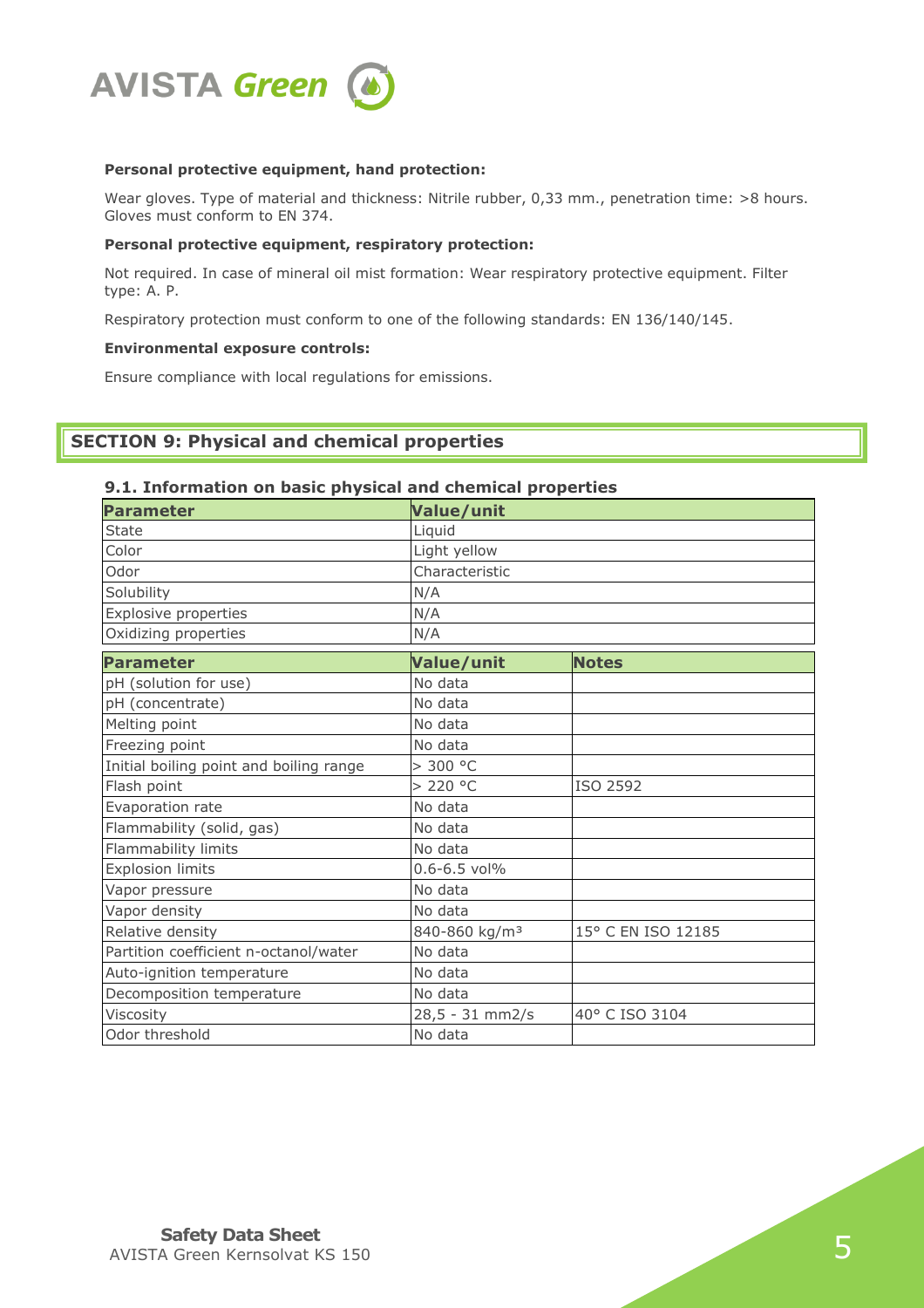

# **9.2 Other Information**

**Other information:** None.

# **SECTION 10: Stability and reactivity**

# **10.1. Reactivity**

Reacts with the following: Strong oxidizers.

# **10.2. Chemical stability**

The product is stable when used in accordance with the supplier's directions. Temperature: <200 °C

# **10.3. Possibility of hazardous reactions**

None known.

# **10.4. Conditions to avoid**

Avoid temperatures >200°C.

# **10.5. Incompatible materials**

Strong oxidizers.

# **10.6. Hazardous decomposition products**

Phosphorous oxides/ Carbon monoxide and carbon dioxide/ Nitrous gases.

# **SECTION 11: Toxicological information**

# **11.1. Information on toxicological effects**

**Acute toxicity – Oral:** The product does not have to be classified. Test data are not available.

**Acute toxicity – Dermal:** The product does not have to be classified. Test data are not available.

**Acute toxicity – Inhalation:** The product does not have to be classified. Test data are not available.

**Skin corrosion/-irritation:** The product does not have to be classified. Test data are not available. May irritate the skin – May cause reddening.

**Serious eye damage/-irritation:** The product does not have to be classified. Test data are not available. May cause eye irritation.

**Respiratory sensitization or skin sensitization:** The product does not have to be classified. Test data are not available.

**Germ cell mutagenicity:** The product does not have to be classified. Test data are not available. **Carcinogenic properties:** The product does not have to be classified. Test data are not available. **Reproductive toxicity:** The product does not have to be classified. Test data are not available. **Single STOT-exposure:** The product does not have to be classified. Test data are not available. **Repeated STOT-exposure:** The product does not have to be classified. Test data are not available. **Aspiration hazard:** The product does not have to be classified. Test data are not available. **Other toxicological effects:** None known.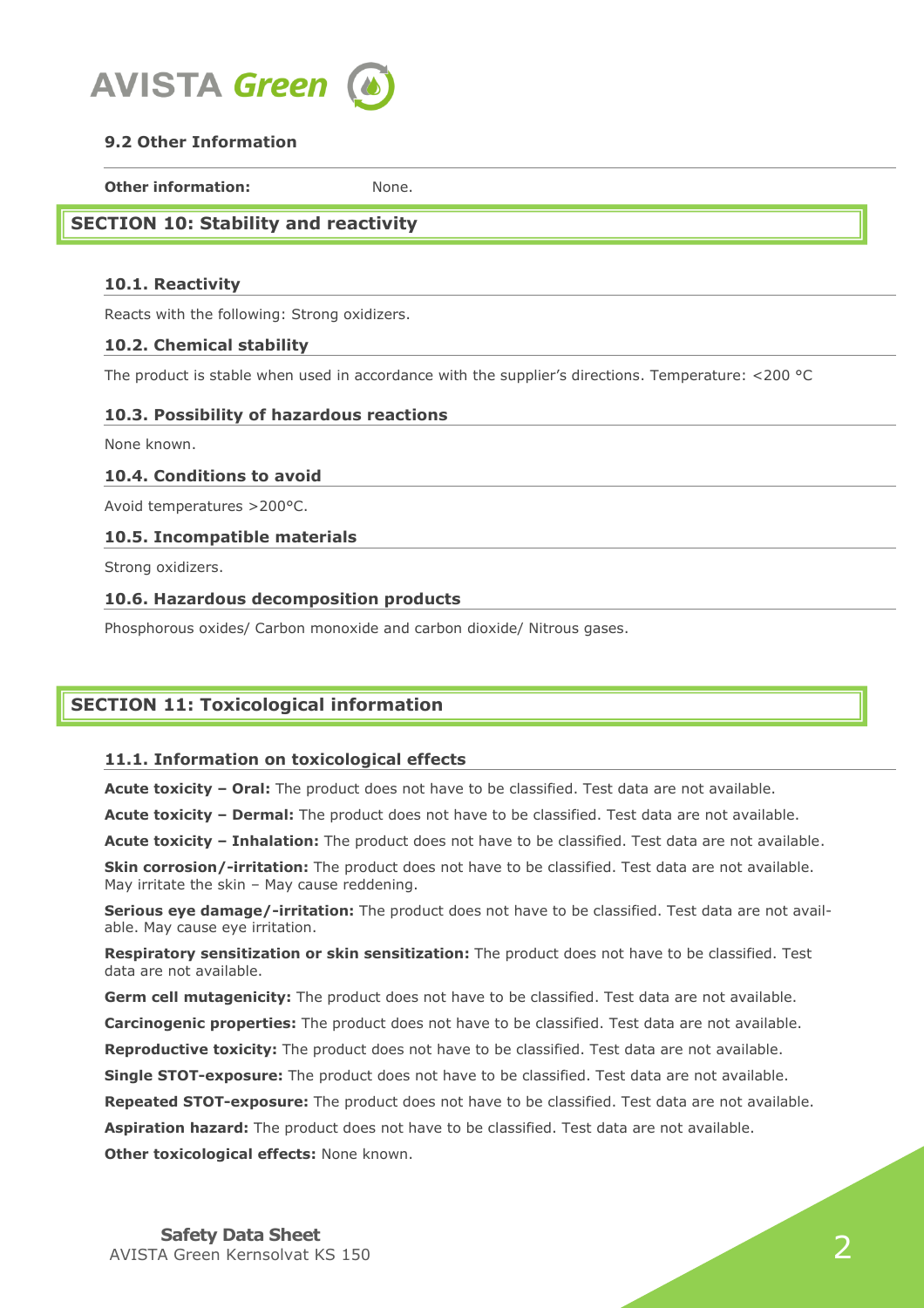

# **SECTION 12: Ecological information**

#### **12.1. Toxicity**

The product does not have to be classified. Test data are not available

#### **12.2. Persistence and degradability**

Non-biodegradable.

#### **12.3. Bioaccumulative potential**

The product is potentially Bioaccumulative.

#### **12.4. Mobility in soil**

Absorbs to dirt or other surfaces.

#### **12.5. Results of PBT- and vPvB-assessment**

The product does not contain any PBT or vPvB.

#### **12.6. Other adverse effects**

Oil products may cause soil and water pollution.

### **SECTION 13: Disposal considerations**

### **13.1. Waste treatment methods**

If this product as supplied becomes a waste, it does not meet the criteria of a hazardous waste (Dir. 2008/98/EU). Disposal should be in accordance with applicable regional, national, and local laws and regulations. Local regulations may be more stringent than regional or national requirements. Uncleansed packaging is to be disposed of via the local waste-removal scheme.

### **Category of waste:**

EWC code: Depends on the line of business and use, for instance 130205\* mineral-based nonchlorinated engine, gear, and lubricating oil.

# **SECTION 14: Transport information**

14.1. UN-No.: 14.2. UN proper shipping name<sup>-</sup> 14.3. Transport hazard class(es):

Not applicable. Not applicable. Not applicable.

14.4. Packing group: **14.5. Environmental** hazards<sup>.</sup>

Not applicable. Not applicable.

14.6. Special precautions for user

None.

### 14.7. Transport in bulk according to Annex II of MARPOL and the IBC Code

Not applicable.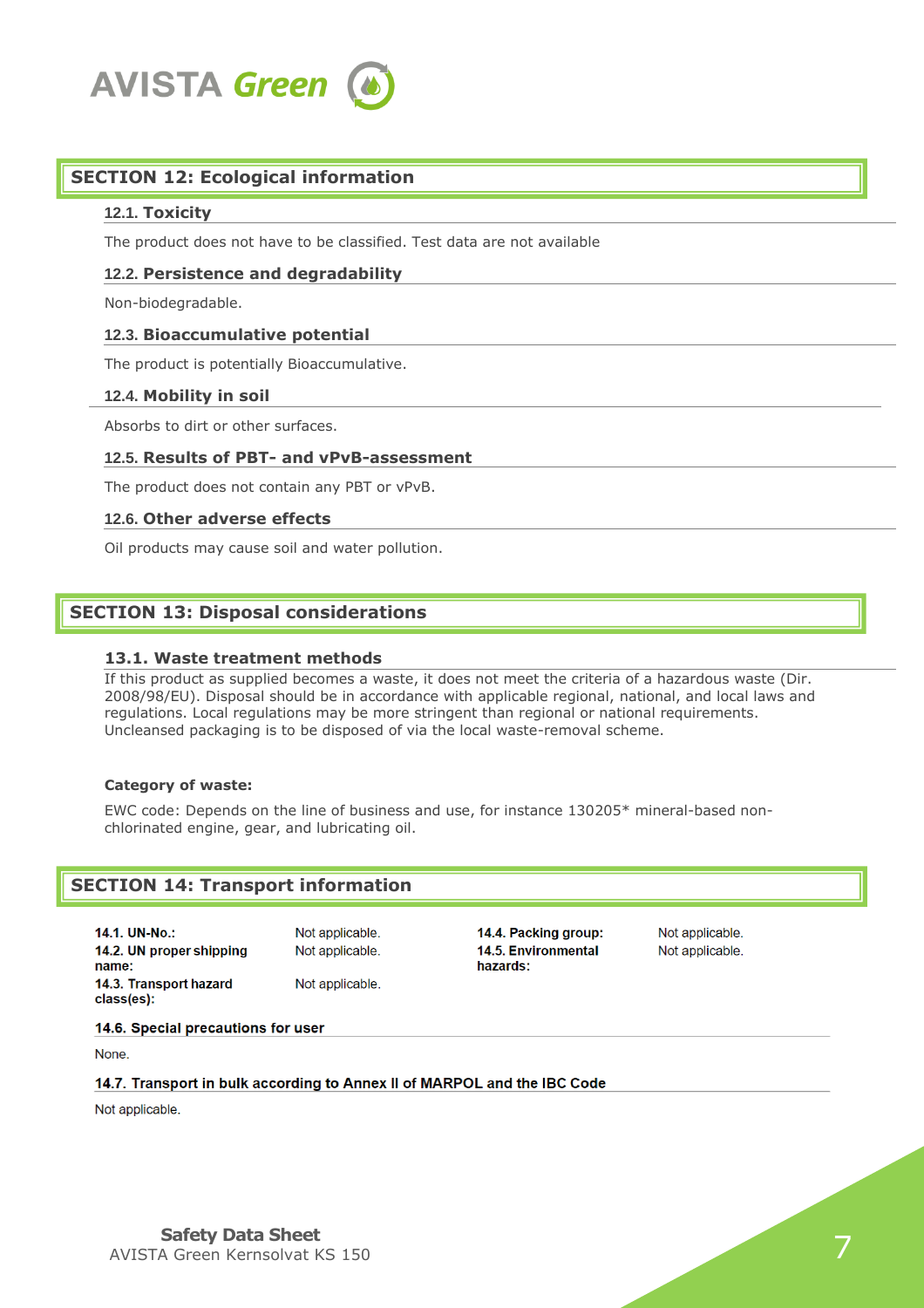

# **SECTION 15: Regulatory information**

### **15.1. Safety, health, and environmental regulations/legislation specific for the substance or mixture**

**Special Provisions:** None

German water hazard (WGK): 1

### **15.2. Chemical Safety Assessment**

**Other information:** Chemical safety assessment has not been performed.

# **SECTION 16: Other information**

#### **Version history and indication of changes**

| <b>Version</b> | <b>Revision date</b> | <b>Responsible</b> | <b>Changes</b>                                                                    |
|----------------|----------------------|--------------------|-----------------------------------------------------------------------------------|
| 1.0.3          | 02-02-2022           | MJ/AVISTA          | H350 classification erased under point 16.<br>Not correct according to point 3.1. |
| 1.0.2          | 22-09-2020           | MJ/AVISTA          | Change of spec. and methods<br>for visc., dens. and flashpoint<br>Change of name  |
| 1.0.1          | 03-07-2020           | KDCL/Joblife a/s   | New logo, name, and e-mail                                                        |
| 1.0.0          | 13-03-2020           | KDCL/Joblife a/s   |                                                                                   |

#### **Abbreviations:**

PBT: Persistent, Bioaccumulative and Toxic STOT: Specific Target Organ Toxicity vPvB: Very Persistent and Very Bioaccumulative

#### **Other information:**

This safety data sheet has been prepared for and applies to this product only. It is based on our current knowledge and the information that the supplier was able to provide about the product at the time of preparation. The safety data sheet complies with applicable law on preparation of safety data sheets in accordance with 1907/2006/EC (REACH) as subsequently changed.

#### **Training advice:**

A thorough knowledge of this safety data sheet should be a prerequisite condition.

#### **Classification method:**

Calculation based on the hazards of the known components.

**Quality assurance of SDS: Joblife A/S (KDCL)**